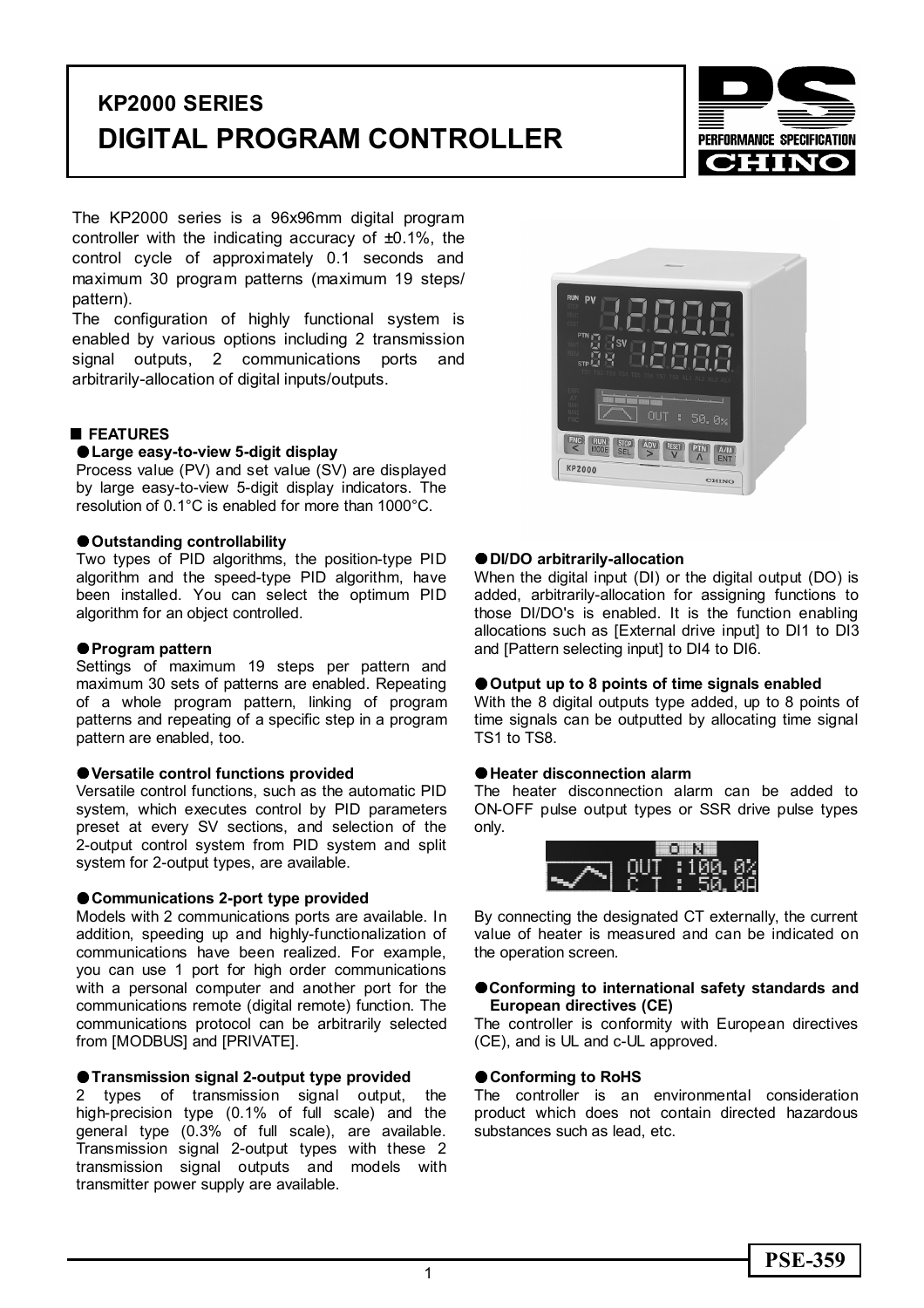| KP20000000-000 |  |  |  |                                                                                                                                               |    |
|----------------|--|--|--|-----------------------------------------------------------------------------------------------------------------------------------------------|----|
|                |  |  |  | Input signal                                                                                                                                  |    |
|                |  |  |  | 0: Universal input                                                                                                                            |    |
|                |  |  |  | 4: 4-wire resistance thermometer<br>Control mode (Output No. 1)                                                                               |    |
|                |  |  |  | 1: ON-OFF pulse type PID                                                                                                                      |    |
|                |  |  |  | 2: ON-OFF servo type PID (Standard load specification)                                                                                        |    |
|                |  |  |  | 3: Current output type PID<br>5: SSR drive pulse type PID                                                                                     |    |
|                |  |  |  | 6: Voltage output type PID                                                                                                                    |    |
|                |  |  |  | 8: ON-OFF servo type PID (Very light load specification)                                                                                      |    |
|                |  |  |  | Control mode (Output No. 2)*<br>0: None                                                                                                       |    |
|                |  |  |  | 1: ON-OFF pulse type PID *1                                                                                                                   |    |
|                |  |  |  | 3: Current output type PID <sup>*1</sup>                                                                                                      |    |
|                |  |  |  | 5: SSR drive pulse type PID * <sup>1</sup><br>6: Voltage output type PID * <sup>1</sup>                                                       |    |
|                |  |  |  | 1st zone*                                                                                                                                     |    |
|                |  |  |  | 0: None                                                                                                                                       |    |
|                |  |  |  | 9: Heater disconnection alarm <sup>*2</sup><br>P: 6 Digital inputs                                                                            |    |
|                |  |  |  | M: 4 Digital inputs + Heater disconnection alarm <sup>*2</sup>                                                                                |    |
|                |  |  |  | T: 6 Digital outputs                                                                                                                          |    |
|                |  |  |  | N: 4 Digital outputs + Heater disconnection alarm <sup>*2</sup><br>2nd zone*                                                                  |    |
|                |  |  |  | 0: None                                                                                                                                       |    |
|                |  |  |  | 1: Transmission signal output (High-precision type: 4 - 20mA)                                                                                 |    |
|                |  |  |  | 2: Transmission signal output (High-precision type: 0 - 1V)                                                                                   |    |
|                |  |  |  | 3: Transmission signal output (High-precision type: 0 - 10V)<br>4: Transmission signal output (High-precision type: Others)                   |    |
|                |  |  |  | J: Transmission signal output (General type: 4 - 20mA)                                                                                        |    |
|                |  |  |  | K: Transmission signal output (General type: 0 - 1V)                                                                                          |    |
|                |  |  |  | L: Transmission signal output (General type: 0 - 10V)<br>9: Heater disconnection alarm <sup>*2</sup>                                          |    |
|                |  |  |  | P: 6 Digital inputs                                                                                                                           |    |
|                |  |  |  | M: 4 Digital inputs + Heater disconnection alarm*2                                                                                            |    |
|                |  |  |  | T: 6 Digital outputs<br>N: 4 Digital outputs + Heater disconnection alarm <sup>*2</sup>                                                       |    |
|                |  |  |  | 2nd PLUS zone*                                                                                                                                |    |
|                |  |  |  | 0: None                                                                                                                                       |    |
|                |  |  |  | J: 2nd transmission signal output (General type: 4-20mA)* <sup>3</sup><br>K: 2nd transmission signal output (General type:0-1V) <sup>*3</sup> |    |
|                |  |  |  | L: 2nd transmission signal output (General type:0-10V) <sup>*3</sup>                                                                          |    |
|                |  |  |  | H: Transmitter power supply*4                                                                                                                 |    |
|                |  |  |  | 3rd zone<br>0: None                                                                                                                           |    |
|                |  |  |  | R: Communications 1 port (RS232C) + 3 Digital inputs                                                                                          |    |
|                |  |  |  | A: Communications 1 port (RS422A) + 1 Digital input                                                                                           |    |
|                |  |  |  | S: Communications 1 port (RS485) + 3 Digital inputs<br>B: Communications 2 ports (RS232C + RS232C) + 1 Digital input                          |    |
|                |  |  |  | C: Communications 2 ports (RS232C + RS422A) + 1 Digital input                                                                                 |    |
|                |  |  |  | D: Communications 2 ports (RS232C + RS485) + 1 Digital input                                                                                  |    |
|                |  |  |  | E: Communications 2 ports (RS485 + RS232C) +1 Digital input<br>F: Communications 2 ports (RS485 + RS422A) + 1 Digital input                   |    |
|                |  |  |  | G: Communications 2 ports (RS485 + RS485) + 1 Digital input                                                                                   |    |
|                |  |  |  | 9: Heater disconnection alarm* <sup>2</sup>                                                                                                   |    |
|                |  |  |  | P: 6 Digital inputs<br>M: 4 Digital inputs+ Heater disconnection alarm*2                                                                      |    |
|                |  |  |  | T: 6 Digital outputs                                                                                                                          |    |
|                |  |  |  | N: 4 Digital outputs + Heater disconnection alarm <sup>*2</sup>                                                                               |    |
|                |  |  |  | U: 8 Digital inputs<br>V: 6 Digital inputs + Heater disconnection alarm <sup>*2</sup>                                                         |    |
|                |  |  |  | W:8 Digital outputs                                                                                                                           |    |
|                |  |  |  | $X: 6$ Digital outputs + Heater disconnection alarm <sup>*2</sup>                                                                             |    |
|                |  |  |  | Y: 3 Digital inputs + 5 Digital outputs<br>Z: 4 Digital inputs + 4 Digital outputs                                                            |    |
|                |  |  |  | Case color                                                                                                                                    |    |
|                |  |  |  | G: Gray                                                                                                                                       |    |
|                |  |  |  | B: Black                                                                                                                                      |    |
|                |  |  |  | Panel sealing and terminal cover *<br>0: None                                                                                                 |    |
|                |  |  |  | 1: Terminal cover                                                                                                                             |    |
|                |  |  |  | 2: IP54 panel sealing                                                                                                                         |    |
|                |  |  |  | 3: IP54 panel sealing + Terminal cover<br>Power supply voltage                                                                                | [S |
|                |  |  |  | A: 100 to 240V (AC)                                                                                                                           | Κ  |
|                |  |  |  | D: 24VAC/24VDC                                                                                                                                | N  |

# \* Option<br>\*1 The cor

\*1 The control mode (Output No.1) can be selected from 1,3,5 or 6 only.

- 
- 22 Only available to the unit having output No.1 (or No.2) of 1or 5.<br>Multiple selection in different option zone is not available.<br>In case of pulse type in both Output No.1 and No.2, output No.1 makes alarm judgement.<br>To a

\*4 It can be selected w hen the 2nd zone is 0, 1, 2, 3, 4, J, K or L only. Note:For options common to 1st zone, 2nd zone and 3rd zone, assign them in the order of [9], [P] and [M] from 3rd zone first.

## ■ MODELS ■ MEASUREMENT RANGES

#### **OUniversal input**

| Measuring ranges |                   | Scale ranges                                |
|------------------|-------------------|---------------------------------------------|
|                  | B                 | 0.0 to 1820.0°C                             |
|                  | R                 | 0.0 to 1760.0°C                             |
|                  |                   | 0.0 to 1200.0 $^{\circ}$ C                  |
|                  | S                 | 0.0 to 1760.0°C                             |
|                  |                   | -200.0 to 1370.0°C                          |
|                  | Κ                 | $0.0 \text{ to } 600.0^{\circ} \text{C}$    |
|                  |                   | $-200.0$ to $-300.0^{\circ}$ C              |
|                  |                   | -270.0 to 1000.0°C                          |
|                  | E                 | $0.0 \text{ to } 700.0^{\circ} \text{C}$    |
|                  |                   | -270.0 to 300.0°C                           |
|                  |                   | $-270.0 \text{ to } 150.0^{\circ} \text{C}$ |
|                  |                   | -200.0 to 1200.0°C                          |
|                  | J                 | $-200.0$ to $900.0^{\circ}$ C               |
| Thermocouples    |                   | $-200.0$ to $-400.0^{\circ}$ C              |
|                  |                   | -100.0 to 200.0°C                           |
|                  | T                 | $-270.0$ to $-400.0^{\circ}$ C              |
|                  |                   | $-200.0$ to $200.0^{\circ}$ C               |
|                  | WRe5-WRe26        | $0.0$ to 2310.0 $^{\circ}$ C                |
|                  | W-WRe26           | 0.0 to 2310.0°C                             |
|                  | NiMo-Ni           | -50.0 to 1410.0°C                           |
|                  | CR-AuFe           | 0.0 to 280.0K                               |
|                  | N                 | 0.0 to 1300.0°C                             |
|                  | <b>PR5-20</b>     | 0.0 to 1800.0°C                             |
|                  | PtRh40-PtRh20     | 0.0 to 1880.0°C                             |
|                  | Platinel II       | 0.0 to 1390.0°C                             |
|                  |                   | $0.0 \text{ to } 600.0^{\circ} \text{C}$    |
|                  | U                 | 400.0°C<br>-200.0 to                        |
|                  | L                 | $-200.0$ to $900.0^{\circ}$ C               |
|                  | 10mV              | $-10$ to $10mV$                             |
|                  | 20mV              | -20 to<br>20mV                              |
| DC voltage       | 50mV              | -50 to<br>50 <sub>m</sub> V                 |
|                  | 100mV             | -100 to<br>100mV                            |
|                  | 5V                | 5 V<br>$-5$ to                              |
|                  | 10V               | 0 V<br>$-10$ to                             |
| DC current       | 20 <sub>m</sub> A | 0 to<br>20 mA                               |
|                  |                   | -200.0 to<br>$649.0^{\circ}$ C              |
|                  | JPt100            | $400.0^{\circ}$ C<br>-200.0 to              |
|                  |                   | $200.0^{\circ}$ C<br>-200.0 to              |
|                  |                   | $-100.0$ to $100.0^{\circ}$ C               |
|                  |                   | $649.0^{\circ}$ C<br>-200.0 to              |
| Resistance       | Old Pt100         | $400.0^{\circ}$ C<br>-200.0 to              |
| thermometer      |                   | -200.0 to 200.0°C                           |
|                  |                   | $-100.0$ to $100.0^{\circ}$ C               |
|                  | <b>JPt50</b>      | $-200.0$ to $649.0^{\circ}$ C               |
|                  |                   | $-200.0$ to $850.0^{\circ}$ C               |
|                  | Pt100             | $400.0^{\circ}$ C<br>-200.0 to              |
|                  |                   | -200.0 to<br>$200.0^{\circ}$ C              |
|                  |                   | $100.0^{\circ}$ C<br>-100.0 to              |

#### 4-wire resistance thermometer

| Measuring ranges |           | Scale ranges                   |
|------------------|-----------|--------------------------------|
|                  |           | $-200.0$ to 649.0 $^{\circ}$ C |
|                  | JPt100    | $-200.0$ to $400.0^{\circ}$ C  |
|                  |           | $-200.0$ to $200.0^{\circ}$ C  |
|                  |           | $-100.0$ to $100.0^{\circ}$ C  |
|                  |           | $-200.0$ to 649.0 $^{\circ}$ C |
|                  |           | $-200.0$ to $400.0^{\circ}$ C  |
| Resistance       | Old Pt100 | $-200.0$ to $200.0^{\circ}$ C  |
| thermometer      |           | $-100.0$ to $100.0^{\circ}$ C  |
|                  | JPt50     | $-200.0$ to 649.0 $^{\circ}$ C |
|                  | Pt-Co     | 4.0 to 374.0K                  |
|                  |           | $-200.0$ to 850.0 $^{\circ}$ C |
|                  | Pt100     | $-200.0$ to $400.0^{\circ}$ C  |
|                  |           | $-200.0$ to 200.0 $^{\circ}$ C |
|                  |           | $-100.0$ to $100.0^{\circ}$ C  |

[Standards]

K,E,J,T,R,S,B,N:IEC584(1977,1982),JIS C 1602 -1995,JIS C 1605 -1995 WRe5-WRe26,W-WRe26,NiMo-Ni,Platinel Ⅱ,CR-AuFe,PtRh40-PtRh20:ASTMVol.14.03

U,L:DIN43710-1985

Pt100:IEC751(1995),JIS C 1604 -1997

OldPt100:IEC751(1983),JIS C 1604 -1989,JIS C 1606 -1989 JPt100:JIS C 1604 -1981,JIS C 1606 -1986

JPt50:JIS C 1604 -1981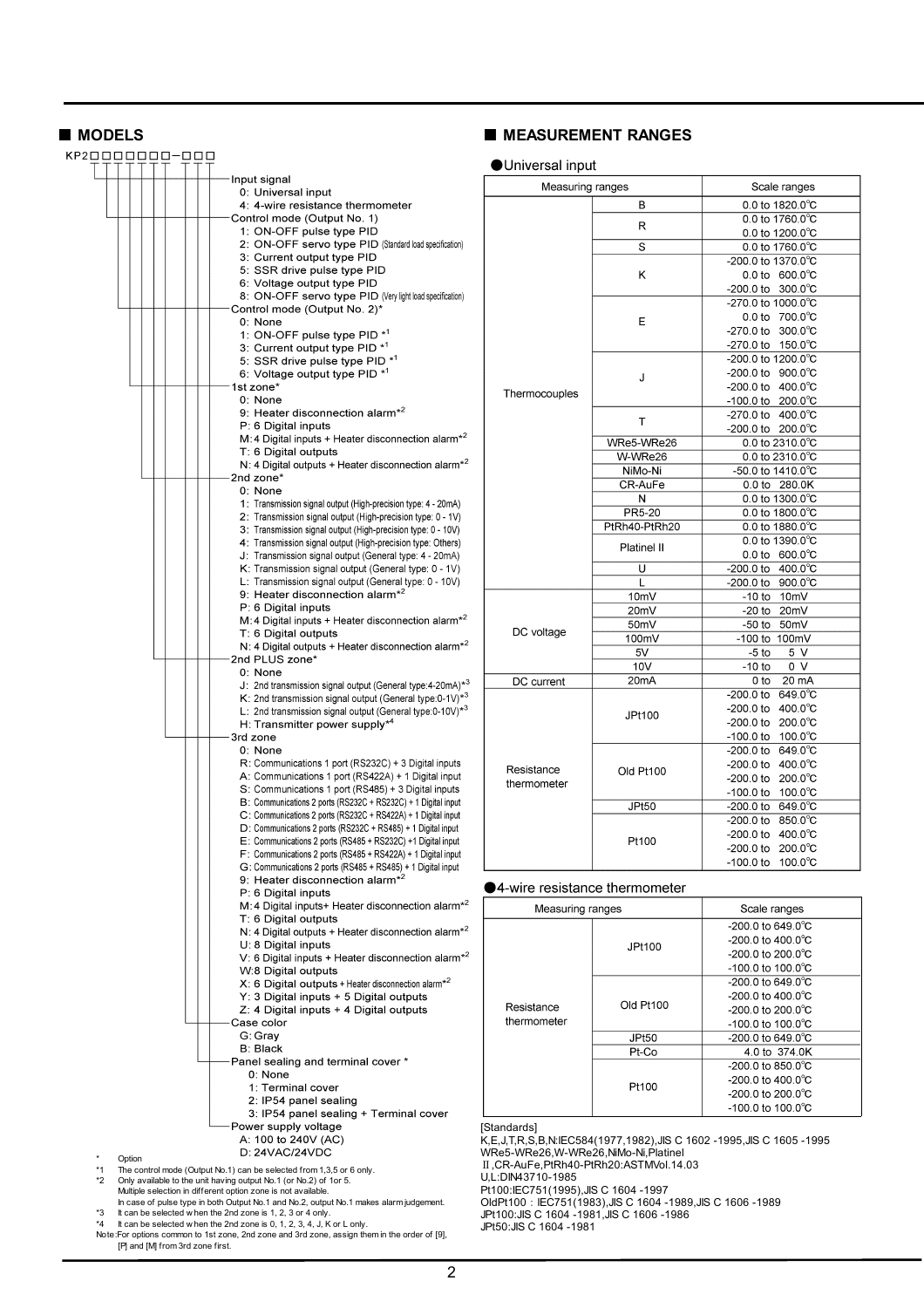



On the whole program pattern display screen, the simultaneous display of the shape of whole program pattern and the progressed pattern position has been realized.







Output screen **Time screen** Time screen **The Screen** Pattern screen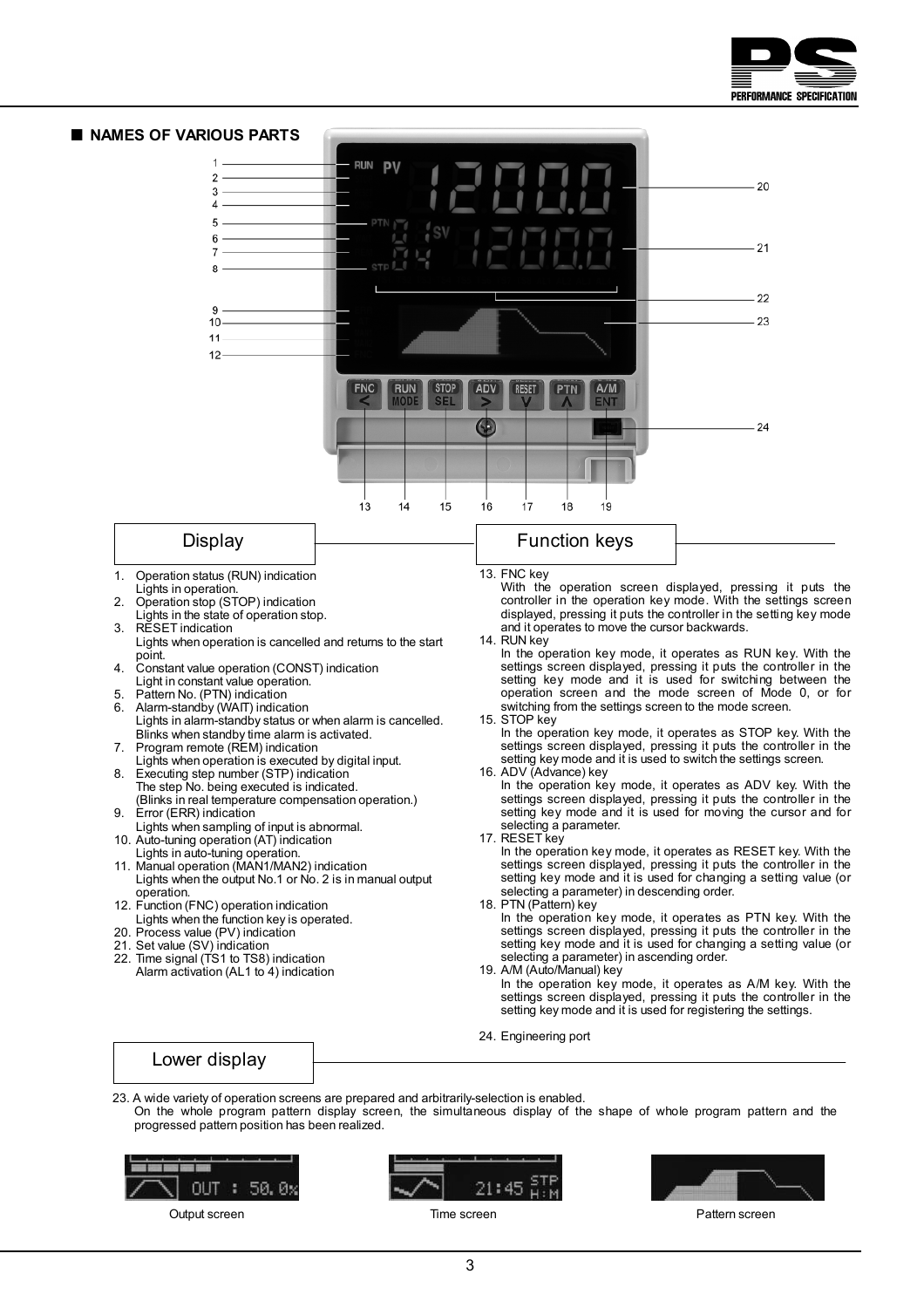# **INPUT SPECIFICATIONS**

| INPUT SPECIFICATIONS                                |                                          |                                                                          | CONTROL SPECIFICATIONS             |                                                                 |                                               |                                                              |  |
|-----------------------------------------------------|------------------------------------------|--------------------------------------------------------------------------|------------------------------------|-----------------------------------------------------------------|-----------------------------------------------|--------------------------------------------------------------|--|
| Input signal:                                       | Thermocouple                             |                                                                          | Control cycle:                     | Approximately 0.1 seconds                                       |                                               |                                                              |  |
|                                                     |                                          | B, R, S, K, E, J, T, N, WRe5-WRe26, W-WRe26,                             | Output type:                       |                                                                 | ON-OFF pulse type, ON-OFF servo type, Current |                                                              |  |
|                                                     |                                          | NiMo-Ni, CR-AuFe, PR5-20, PtRh40-PtRh20,                                 |                                    | output type, SSR drive pulse type, Voltage output type          |                                               |                                                              |  |
|                                                     | Platinel II, U, L                        |                                                                          | ON-OFF pulse type: Output signal   |                                                                 |                                               | ON-OFF pulse conductive signal                               |  |
|                                                     | DC voltage                               |                                                                          |                                    | Contact capacity                                                |                                               |                                                              |  |
|                                                     |                                          | $±10mV, ±20mV, ±50mV, ±100mV, ±5V, ±10V$                                 |                                    |                                                                 |                                               | Resistive load 100 to 240VAC 30VDC 5A or less                |  |
|                                                     | DC 0 to 20 mA                            |                                                                          |                                    |                                                                 |                                               | Inductive load 100 to 240VAC 30VDC 2.5A or less              |  |
|                                                     | Resistance thermometer                   |                                                                          |                                    | Smallest load 5VDC 10mA or more                                 |                                               |                                                              |  |
|                                                     |                                          | Pt100, JPt100, Old Pt100, JPt50, Pt-Co                                   |                                    | Contact protection Small CR element built-in                    |                                               |                                                              |  |
| Measuring range:                                    | Thermocouple 28 ranges,                  |                                                                          |                                    | ON-OFF pulse cycle 1 to 180 seconds                             |                                               |                                                              |  |
|                                                     | DC voltage 6 ranges,                     |                                                                          |                                    | ON-OFF servo type: Output signal ON-OFF servo conductive signal |                                               |                                                              |  |
|                                                     | DC current1 range,                       |                                                                          |                                    | Contact capacity of standard load                               |                                               |                                                              |  |
|                                                     |                                          | Resistance thermometer 14 ranges.                                        |                                    |                                                                 |                                               | Resistive load 100 to 240VAC 30VDC 5A or less                |  |
|                                                     |                                          | *For details, refer to [Measurement ranges].                             |                                    |                                                                 |                                               | Inductive load 100 to 240VAC 30VDC 2.5A or less              |  |
| Accuracy rating:                                    |                                          | $\pm$ 0.1% of measurement range $\pm$ 1 digit                            |                                    | Smallest load 5VDC 10mA or more                                 |                                               |                                                              |  |
|                                                     |                                          | *For details, refer to [Detailed specifications of accuracy              |                                    | Contact capacity of very light load                             |                                               |                                                              |  |
|                                                     | ratings].                                |                                                                          |                                    |                                                                 |                                               | Resistive load 100 to 240VAC 30VDC 20mA or less              |  |
| Reference junction compensation accuracy:           |                                          |                                                                          |                                    |                                                                 |                                               | Inductive load 100 to 240VAC 30VDC 20mA or less              |  |
|                                                     |                                          | K, E, J, T, N, Platinel II --- $\pm 0.5^{\circ}$ C or a value equivalent |                                    | Smallest load 5VDC 1mA or more                                  |                                               |                                                              |  |
|                                                     | to $\pm 20 \mu V$ , whichever is greater |                                                                          |                                    | Feedback resistance 100 $\Omega$ to 2k $\Omega$                 |                                               |                                                              |  |
|                                                     |                                          | (at ambient temperature of 23 $^{\circ}$ C $\pm$ 10 $^{\circ}$ C)        |                                    | Contact protection Small CR element built-in                    |                                               |                                                              |  |
|                                                     |                                          | Others --- $\pm 1.0^{\circ}$ C or a value equivalent to $\pm 40 \mu V$ , | Current output type:               | Output signal 4 to 20mA                                         |                                               |                                                              |  |
|                                                     | whichever is greater                     |                                                                          |                                    | Load resistance $750\Omega$ or less                             |                                               |                                                              |  |
| Resolution:                                         | Approximately 1/30000                    |                                                                          | SSR drive pulse type:              |                                                                 |                                               |                                                              |  |
| Sampling rate:                                      | Approximately 0.1 seconds                |                                                                          |                                    | Output signal                                                   |                                               | ON-OFF pulse voltage signal                                  |  |
| Burnout:                                            |                                          | Upscale burnout is only enabled in thermocouple, DC                      |                                    | Output voltage                                                  |                                               | ON voltage $12VDC \pm 20\%$                                  |  |
|                                                     |                                          | voltage (±50mV or less) and resistance thermometer                       |                                    |                                                                 |                                               | OFF voltage 0.8VDC or less                                   |  |
|                                                     |                                          | (3-wire type). For the burnout, the output value of                      |                                    | Load current                                                    | 20mA or less                                  |                                                              |  |
|                                                     |                                          | Output No. 1 can be set arbitrarily, the output value of                 |                                    | Pulse cycle                                                     | 1 to 180 seconds                              |                                                              |  |
|                                                     |                                          | Output No. 2 is fixed at 0% and the high limit alarm is                  | Voltage output type:               | Output signal                                                   | 0 to 10V                                      |                                                              |  |
|                                                     |                                          | set at ON (for the upscale burnout).                                     |                                    | Output impedance Approx $10\Omega$                              |                                               |                                                              |  |
|                                                     |                                          | (The burnout is disabled in DC voltage (±100mV or                        |                                    | Load resistance<br>$50k\Omega$ or more                          |                                               |                                                              |  |
|                                                     |                                          | more), DC current, resistance temperature (4-wire                        | Output limiter:                    | -5.0 to 105.0%                                                  |                                               |                                                              |  |
|                                                     | type).                                   |                                                                          | Rate-of-change limiter for output: |                                                                 |                                               |                                                              |  |
| Input impedance:                                    | Thermocouple                             | 1 $MO$ or more                                                           |                                    | 0.1 to 100.0%                                                   |                                               |                                                              |  |
|                                                     | DC voltage                               | 1 $M\Omega$ or more                                                      | Output preset:                     |                                                                 |                                               | With P action (Settings of I and $D = 0$ ), Output at PV =   |  |
|                                                     | DC current                               | Approximately 250 $\Omega$                                               |                                    | SV -100.0 to 100.0%                                             |                                               |                                                              |  |
| Allowable signal source resistance:                 |                                          |                                                                          |                                    | Output No. 2 is 0%.                                             |                                               |                                                              |  |
|                                                     | Thermocouple                             | 100 $\Omega$ or less                                                     | Output deadband:                   |                                                                 |                                               | In case of 2-position control (Setting of $P = 0$ ), Setting |  |
|                                                     | DC voltage (mV) $100\Omega$ or less      |                                                                          |                                    | range 0.1 to 9.9%                                               |                                               |                                                              |  |
|                                                     | DC voltage (V) $300\Omega$ or less       |                                                                          | Control action:                    | With direct/reverse selection                                   |                                               |                                                              |  |
| Allowable wire resistance (resistance thermometer): |                                          |                                                                          | Output at PV abnormality:          |                                                                 |                                               |                                                              |  |
|                                                     |                                          | $5\Omega$ or less (Same resistance for all wires)                        |                                    |                                                                 |                                               | Over-range, under-range, abnormal internal data              |  |
| Rated current (resistance thermometer):             |                                          |                                                                          | Manual output operation:           |                                                                 |                                               |                                                              |  |
| Maximum allowable input:                            | Approximately 1mA                        |                                                                          |                                    | Output by manual setting -5.0 to 105.0%                         |                                               |                                                              |  |
|                                                     | Thermocouple ±20V or less                |                                                                          |                                    | $MAN \rightarrow AUTO$ Balanceless bumpless                     |                                               |                                                              |  |
|                                                     | DC voltage ±20V or less                  |                                                                          |                                    | $AUTO \rightarrow MAN$ Keeping output at AUTO                   |                                               |                                                              |  |
|                                                     |                                          | DC current ±30mA or less ±7.5V or less                                   |                                    |                                                                 |                                               |                                                              |  |
|                                                     |                                          | Resistance thermometer $500\Omega$ or less, ±5V or less                  |                                    |                                                                 |                                               |                                                              |  |
| Maximum common mode voltage:                        |                                          |                                                                          | SETTING SPECIFICATIONS             |                                                                 |                                               |                                                              |  |
|                                                     | 30VAC                                    |                                                                          | Number of patterns: 30 patterns    |                                                                 |                                               |                                                              |  |
| Common mode rejection ratio:                        |                                          |                                                                          |                                    | Pattern repetition  Maximum 9999 times                          |                                               |                                                              |  |
|                                                     | 130dB or more (50/60Hz)                  |                                                                          | Number of steps:                   | 19 steps/pattern                                                |                                               |                                                              |  |
| Normal mode rejection ration:                       |                                          |                                                                          |                                    | Step repetition  Maximum 99 times                               |                                               |                                                              |  |
|                                                     | 50dB or more (50/60Hz)                   |                                                                          | Control relations:                 | PID 8 types                                                     | P                                             | 0 to 999.9%                                                  |  |
|                                                     |                                          |                                                                          |                                    |                                                                 |                                               | $\infty$ , 1 to 9999 seconds                                 |  |

#### **DISPLAY SPECIFICATIONS**

| Display element:<br>Display content: | <b>DISPLAY SPECIFICATIONS</b><br>Upper display LED<br>Lower display LCD (with back light) 108 x 24 dots<br>Upper display<br>PV 5-digit, SV 5-digit, status indications, etc. | Output relations: | A.R.W. (Anti reset windup)<br>High limit --- 0 to 100.0%<br>Low limit --- -100 to 0.0%<br>Output deadband<br>Output preset<br>Output limiter 8 types |  |
|--------------------------------------|------------------------------------------------------------------------------------------------------------------------------------------------------------------------------|-------------------|------------------------------------------------------------------------------------------------------------------------------------------------------|--|
|                                      | Lower display<br>MV, output status, setting screens, etc.                                                                                                                    | Alarm relations:  | Rate-of-change limiter for output 8 types<br>Alarm value 4 points 8 types, alarm types, alarm                                                        |  |

D 0 to 9999 seconds

deadband, alarm delay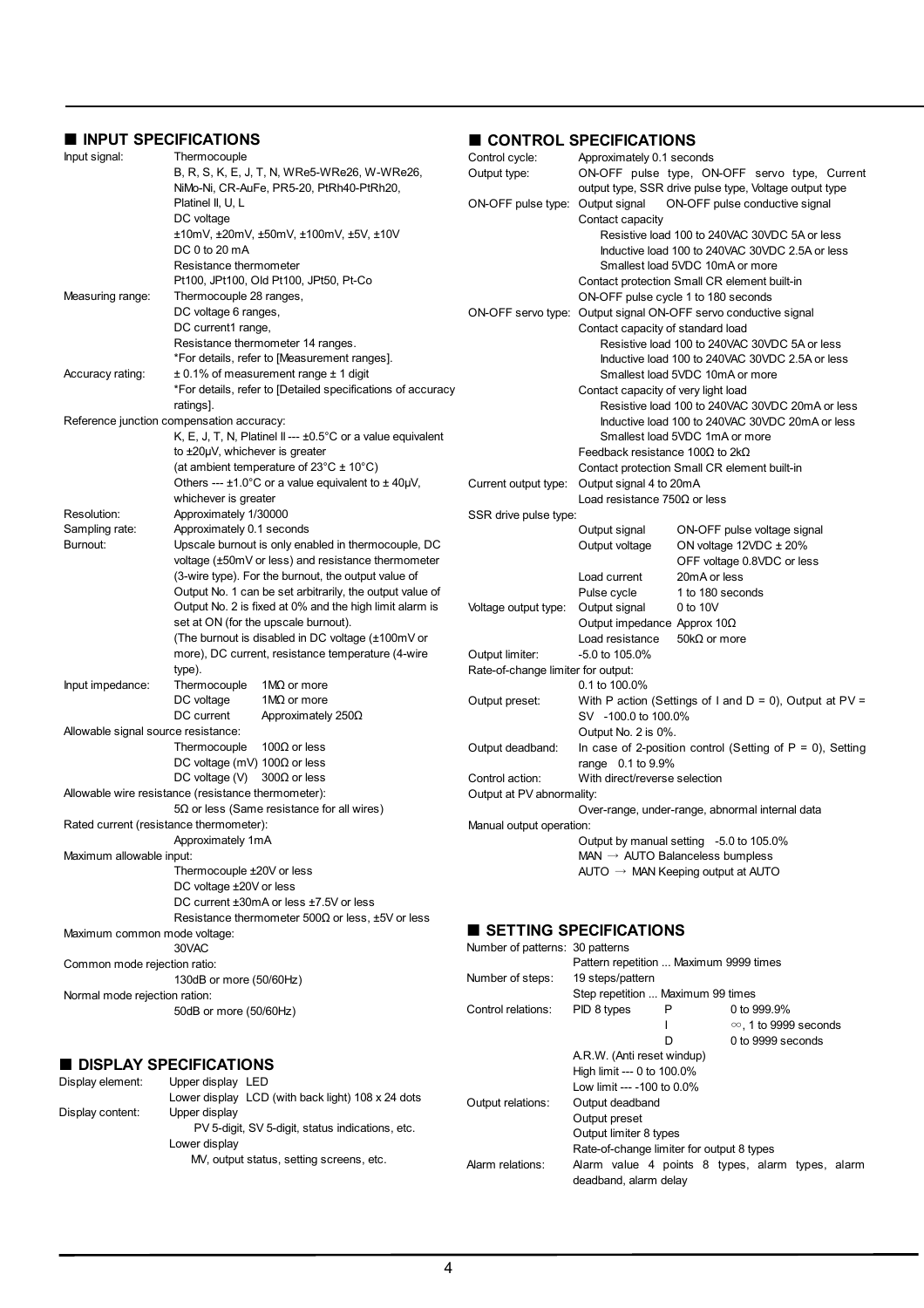

| ■ ALARM SPECIFICATIONS         |                                                            |                                                                          | SAFTY STANDARD                      |                                                                                       |  |  |
|--------------------------------|------------------------------------------------------------|--------------------------------------------------------------------------|-------------------------------------|---------------------------------------------------------------------------------------|--|--|
| Number of alarm points:        |                                                            |                                                                          | CE:                                 | EN61326: 1997 + A1 + A2 + A3                                                          |  |  |
|                                | 4 points                                                   |                                                                          |                                     | EN61010-1: 2001 (Overvoltage category II, pollution                                   |  |  |
| Alarm types:                   |                                                            | Absolute value alarm, deviation alarm, absolute value                    |                                     | degree 2)                                                                             |  |  |
|                                | deviation alarm, setting value alarm, output value         |                                                                          |                                     | * Under the test conditions of EMC directives, there                                  |  |  |
|                                | alarm, FAIL, timer                                         |                                                                          |                                     | may be variation of indication value or output value                                  |  |  |
| Output signal:                 | Relay output signal (a contact)                            |                                                                          |                                     | which is equivalent to maximum $±10\%$ or maximum                                     |  |  |
|                                | 1 common terminal for AL1 and AL2, 1 common                |                                                                          |                                     | 2mV, whichever is greater                                                             |  |  |
|                                | terminal for AL3 and AL4                                   |                                                                          | UL:                                 | UL61010-1 2nd edition                                                                 |  |  |
|                                | Contact capacity                                           |                                                                          | c-UL:                               | CAN/CSA C22.2 No.61010-1-04                                                           |  |  |
|                                |                                                            | Resistance load 100 to 240VAC 30VDC 3A or less                           |                                     |                                                                                       |  |  |
|                                |                                                            | Inductive load 100 to 240VAC 30VDC 1.5A or less                          |                                     | <b>REFERENCE OPERATING CONDITIONS</b>                                                 |  |  |
|                                | Smallest load 5VDC 10mA or more                            |                                                                          | Ambient temperature: 23°C ±2°C      |                                                                                       |  |  |
|                                |                                                            |                                                                          | Ambient humidity:                   | 55%RH ±5% (No dew condensation)                                                       |  |  |
|                                |                                                            |                                                                          | Power voltage:                      | General power supply specifications                                                   |  |  |
|                                | GENERAL SPECIFICATIONS                                     |                                                                          |                                     | 100VAC ±1%                                                                            |  |  |
| Rated power voltage:           |                                                            |                                                                          |                                     | 24V power supply specifications                                                       |  |  |
|                                |                                                            | General power supply specifications 100 to 240VAC                        |                                     | 24VDC ±1%                                                                             |  |  |
|                                | 24V Power supply specifications 24VAC/24VDC                |                                                                          | Power supply frequency:             |                                                                                       |  |  |
| Rated power supply frequency:  |                                                            |                                                                          |                                     | General power supply specifications                                                   |  |  |
|                                | General power supply specifications 50/60Hz                |                                                                          |                                     | 50/60Hz ±0.5%                                                                         |  |  |
|                                | 24V Power supply specification 50/60Hz (24VAC)             |                                                                          |                                     | 24V power supply specifications                                                       |  |  |
| Maximum power consumption:     |                                                            |                                                                          |                                     | DC                                                                                    |  |  |
|                                | General power supply specifications                        |                                                                          | Mounting angle:                     | Forward or backward $\pm 3^{\circ}$ , lateral $\pm 3^{\circ}$                         |  |  |
|                                | Without options                                            | 100VAC 10VA                                                              | Installation height:                | Altitude 2000m or below                                                               |  |  |
|                                |                                                            | 240VAC 15VA                                                              | Vibration:                          | 0m/s2                                                                                 |  |  |
|                                | With options                                               | 100VAC 15VA                                                              | Shock:                              | 0m/s2                                                                                 |  |  |
|                                |                                                            | 240VAC 20VA                                                              |                                     |                                                                                       |  |  |
|                                | 24V Power supply specifications                            |                                                                          | Mounting condition:                 | Single-unit panel mounting (Space above, below,<br>right and left of unit is needed.) |  |  |
|                                | Without options                                            | <b>24VAC 10VA</b>                                                        | Wind:                               | None                                                                                  |  |  |
|                                |                                                            | 24VDC 5W                                                                 | External noise:                     | None                                                                                  |  |  |
|                                | With options                                               | 24VAC 15VA                                                               | Warm up time:                       | 30 minutes or longer                                                                  |  |  |
|                                |                                                            | 24VDC 10W                                                                |                                     |                                                                                       |  |  |
| Working temperature range:     |                                                            |                                                                          |                                     |                                                                                       |  |  |
|                                | $-10$ to $50^{\circ}$ C                                    |                                                                          |                                     | <b>NORMAL OPERATING CONDITIONS</b>                                                    |  |  |
| Working humidity range:        |                                                            |                                                                          |                                     | Ambient temperature: -10°C to 50°C (-10°C to 40°C for closed mounting)                |  |  |
|                                | 10 to 90%RH                                                |                                                                          | Ambient humidity:                   | 10 to 90%RH (no dew condensation)                                                     |  |  |
| Power failure countermeasures: |                                                            |                                                                          | Power voltage:                      | General power supply specifications 90 to 264VAC                                      |  |  |
|                                |                                                            | Settings stored in EEPROM (Rewrite count: One                            |                                     | 24V Power supply specifications 21.6 to 26.4VDC/AC                                    |  |  |
|                                |                                                            | million times or less) and stored by a lithium battery                   | Power supply frequency:             |                                                                                       |  |  |
|                                | for 5 years or more                                        |                                                                          |                                     | General power supply specifications $50/60$ Hz $\pm 2\%$                              |  |  |
| Terminal screws:               | M3.5                                                       |                                                                          |                                     | 24V Power supply specifications DC, 50/60Hz ± 2%                                      |  |  |
|                                |                                                            | Insulation resistance: Between primary terminals and secondary terminals | Mounting angle:                     | Forward or backward ±10°, lateral ±10°                                                |  |  |
|                                | $20M\Omega$ or more (500VDC)                               |                                                                          | Installation height:                | Altitude 2000m or below                                                               |  |  |
|                                | Between primary terminals and ground terminal              |                                                                          | Vibration:                          | 2m/s <sup>2</sup>                                                                     |  |  |
|                                | 20MΩ or more (500VDC)                                      |                                                                          | Shock:                              | 0m/s <sup>2</sup>                                                                     |  |  |
|                                |                                                            | Between secondary terminals and ground terminal                          | Mounting condition:                 | Single-unit panel mounting (Space above and below                                     |  |  |
|                                | $20M\Omega$ or more (500VDC)                               |                                                                          |                                     | of the unit is needed.)                                                               |  |  |
| Withstand voltage:             |                                                            | Between primary terminals and secondary terminals                        | External noise:                     | None                                                                                  |  |  |
|                                | 1500VAC (For 1 minute)                                     |                                                                          | Rate of ambient temperature change: |                                                                                       |  |  |
|                                | Between primary terminals and ground terminal              |                                                                          |                                     | 10°C/hour or less                                                                     |  |  |
|                                | 1500VAC (For 1 minute)                                     |                                                                          |                                     |                                                                                       |  |  |
|                                |                                                            | Between secondary terminals and ground terminal                          | ■ TRANSPORT CONDITIONS              |                                                                                       |  |  |
|                                | 500VAC (For 1 minute)                                      |                                                                          | Ambient temperature:                | $-20^{\circ}$ C to 60 $^{\circ}$ C                                                    |  |  |
|                                |                                                            | *Primary terminal: Terminals for power supply (100 to                    | Ambient humidity:                   | 5 to 90%RH (no dew condensation)                                                      |  |  |
|                                | 240VAC), control output and alarm output                   |                                                                          | Vibration:                          | 4.9m/s <sup>2</sup> (10 to 60Hz)                                                      |  |  |
| Casing:                        | Fire-retardant polycarbonate                               |                                                                          | Shock:                              | $392m/s^2$                                                                            |  |  |
| Color:                         | Gray or black                                              |                                                                          |                                     | Under the condition that the unit is packed for                                       |  |  |
| Mounting:                      | Panel mounting                                             |                                                                          |                                     | shipment by the factory                                                               |  |  |
|                                | External dimensions: $96(H) \times 96(W) \times 127(D)$ mm |                                                                          |                                     |                                                                                       |  |  |
|                                | *The depth from the front panel is 120mm.                  |                                                                          | STORAGE CONDITIONS                  |                                                                                       |  |  |
| Weight:                        | Without options Approximately 450g                         |                                                                          | Ambient temperature: -20°C to 60°C  |                                                                                       |  |  |
|                                | With options Approximately 580g                            |                                                                          |                                     | For long term storage, the temperature should be                                      |  |  |
|                                |                                                            |                                                                          |                                     | 10 $\degree$ C to 30 $\degree$ C.                                                     |  |  |
|                                |                                                            |                                                                          | Ambient humidity:                   | 5 to 90%RH (no dew condensation)                                                      |  |  |
|                                |                                                            |                                                                          | Vibration:                          | $0m/s^2$                                                                              |  |  |
|                                |                                                            |                                                                          | Shock:                              | 0m/s <sup>2</sup>                                                                     |  |  |

Under the condition that the unit is packed for

shipment by the factory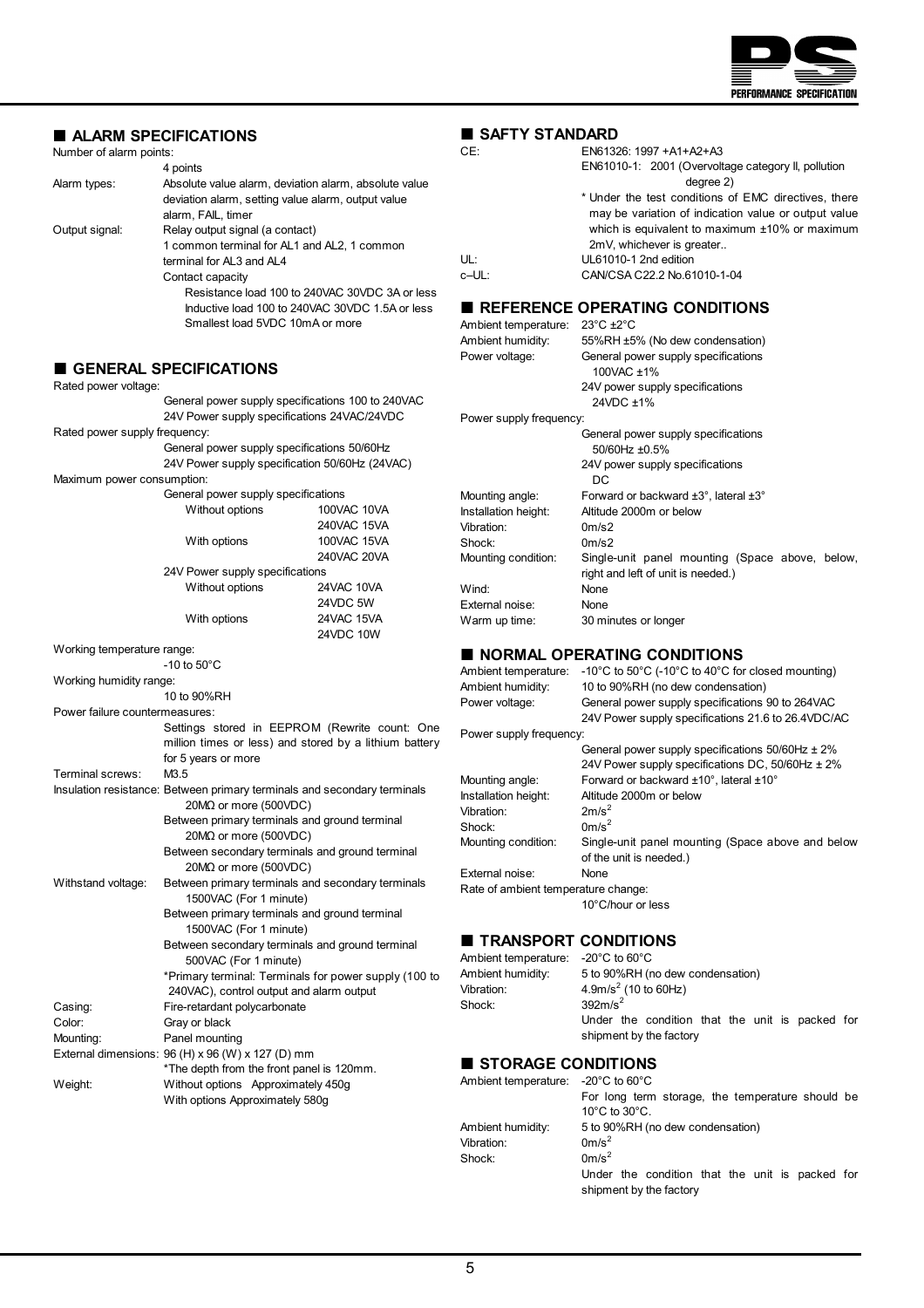| OPTIONS                                                                                             |                                                                                              |                                                  |  |            |                                   |                                                                                                                            |
|-----------------------------------------------------------------------------------------------------|----------------------------------------------------------------------------------------------|--------------------------------------------------|--|------------|-----------------------------------|----------------------------------------------------------------------------------------------------------------------------|
| ● Transmission signal output                                                                        |                                                                                              |                                                  |  |            | $\bullet$ 2-output type           |                                                                                                                            |
| Output a signal corresponding to set value (SV), process value (PV),<br>manipulated vale (MV), etc. |                                                                                              |                                                  |  |            |                                   | 2 kinds of output with direct and reverse actions are outputted and<br>simultaneous control of heating/cooling is enabled. |
| Number of output:<br>1 point                                                                        |                                                                                              |                                                  |  |            | Control period:                   | Approx. 0.1 seconds                                                                                                        |
| Output signal:                                                                                      | 4 - 20mA (Load resistance $400\Omega$ or less)<br>$0 - 1V$                                   |                                                  |  |            | Output type:                      | ON-OFF pulse type, Current output type, Voltage<br>output type, SSR drive pulse type                                       |
|                                                                                                     | (Output resistance Approx. $10\Omega$ , Load resistance<br>$50k\Omega$ or more)<br>$0 - 10V$ |                                                  |  |            | Control system:                   | Any combinations of these types are enabled.<br>PID system                                                                 |
|                                                                                                     | (Output resistance Approx.10 $\Omega$ , Load resistance                                      |                                                  |  |            | ● Digital input (DI)              |                                                                                                                            |
|                                                                                                     | $50k\Omega$ or more)                                                                         |                                                  |  |            |                                   | The following switching is enabled by digital input signal.                                                                |
| Output accuracy:                                                                                    | High-precision type<br>General type                                                          | $\pm 0.1\%$ of full scale<br>±0.3% of full scale |  |            | Input signal:                     | No-voltage contact, open-collector signal                                                                                  |
| Output resolution:                                                                                  | High-precision type Approx. 1/30000                                                          |                                                  |  |            | External contact capacity:        |                                                                                                                            |
|                                                                                                     | General type                                                                                 | Approx. 1/15000                                  |  |            |                                   | 5VDC 2mA                                                                                                                   |
|                                                                                                     |                                                                                              |                                                  |  |            | Functions:                        | 1. Selection of pattern No. (6 points)                                                                                     |
| ● Communications interface                                                                          |                                                                                              |                                                  |  |            |                                   | 2. Manual output operation/automatic output operation                                                                      |
| With RS232C, RS422A or RS485, the setting and measured values of the                                |                                                                                              |                                                  |  |            |                                   | (2 points)                                                                                                                 |
| controller can be transmitted to a master CPU and various parameters can                            |                                                                                              |                                                  |  |            |                                   | 3. Holding of PV                                                                                                           |
| be set by the master CPU.                                                                           |                                                                                              |                                                  |  |            |                                   | 4. Run/stop                                                                                                                |
| Number of communications port:                                                                      |                                                                                              |                                                  |  |            |                                   | 5. Advance                                                                                                                 |
| Communications type: RS232C, RS422A, RS485                                                          | 2 ports                                                                                      |                                                  |  |            |                                   | 6. Reset                                                                                                                   |
| Communication speed: 2400/4800/9600/19200/38400 bps                                                 |                                                                                              |                                                  |  |            |                                   | 7. Wait                                                                                                                    |
| Protocol:                                                                                           | MODBUS (RTU), MODBUS (ASCII), PRIVATE                                                        |                                                  |  |            |                                   | 8. Fast                                                                                                                    |
|                                                                                                     |                                                                                              |                                                  |  |            |                                   | 9. Start/reset of timer (4 points)                                                                                         |
| ● Heater disconnection alarm                                                                        |                                                                                              |                                                  |  |            |                                   | 10. Alarm output cancellation                                                                                              |
| It is the function for detecting heater disconnection by CT input.                                  |                                                                                              |                                                  |  |            |                                   | 11. Preset manual/Automatic output operation                                                                               |
| Measurement range:                                                                                  | 10 to 100A AC (50/60Hz)                                                                      |                                                  |  |            |                                   |                                                                                                                            |
| Accuracy rating:                                                                                    | $\pm 5.0\%$ of full scale $\pm$ 1 digit                                                      |                                                  |  |            | ● Digital output (DO)             |                                                                                                                            |
| Designated CT:                                                                                      | Use [CTL-12-S36-8] made by URD Co., Ltd.                                                     |                                                  |  |            |                                   | Time signal or status signal can be outputted externally open-collector signal.                                            |
|                                                                                                     |                                                                                              |                                                  |  |            | Output signal:                    | Open-collector signal                                                                                                      |
| ● Panel sealing                                                                                     |                                                                                              |                                                  |  |            | Capacity:                         | 24VDC, Maximum 50mA                                                                                                        |
| By mounting the controller to a panel, it has the panel sealing equivalent to                       |                                                                                              |                                                  |  | Functions: | 1. Time signal (Maximum 8 points) |                                                                                                                            |
| [IP54 compliance].                                                                                  |                                                                                              |                                                  |  |            | 2. Run/stop                       |                                                                                                                            |

#### $\bullet$  Terminal cover

It covers the terminals for safe. The cover is transparent.

 3. Advance 4. Reset 5. Wait

6. End

# ■ **DETAILED SPECIFICATIONS OF ACCURACY RATING**

| Input type   |                         | Accuracy rating          | <b>Exceptional specifications</b>                                                                                                            |
|--------------|-------------------------|--------------------------|----------------------------------------------------------------------------------------------------------------------------------------------|
|              | B                       |                          | Less than 400°C: Not specified / 400°C to less than 800°C: $\pm$ 0.2% $\pm$ 1 digit                                                          |
|              | R.S                     |                          | 0°C to less than 400°C: $\pm$ 0.2% $\pm$ 1 digit                                                                                             |
|              | N                       |                          |                                                                                                                                              |
|              | Κ                       |                          | -200°C to less than 0°C: $\pm$ 0.2% $\pm$ 1 digit or the value equivalent to $\pm$ 60 $\mu$ V, whichever is greater                          |
|              | E                       |                          | -270 <sup>°</sup> C to less than 0 <sup>°</sup> C: $\pm$ 0.2% $\pm$ 1digit or the value equivalent to $\pm$ 80 $\mu$ V, whichever is greater |
|              |                         | $\pm$ 0.1% $\pm$ 1digit  | -200°C to less than 0°C: $\pm$ 0.2% $\pm$ 1 digit or the value equivalent to $\pm$ 80 $\mu$ V, whichever is greater                          |
|              | т                       |                          | -270 <sup>°</sup> C to less than 0 <sup>°</sup> C: $\pm$ 0.2% $\pm$ 1digit or the value equivalent to $\pm$ 40 $\mu$ V, whichever is greater |
| Thermocouple | U                       |                          | -200°C to less than 0°C: $\pm$ 0.2% $\pm$ 1 digit or the value equivalent to $\pm$ 40 $\mu$ V, whichever is greater                          |
|              |                         |                          | -200°C to less than $0^{\circ}$ C: $\pm$ 0.2% $\pm$ 1 digit                                                                                  |
|              | WRe5-WRe26              |                          |                                                                                                                                              |
|              | W-WRe26                 |                          | 0°C to less than 400°C $\pm$ 0.3% $\pm$ 1 digit                                                                                              |
|              | NiMo-Ni                 |                          |                                                                                                                                              |
|              | Platinel $\mathbb I$    |                          |                                                                                                                                              |
|              | CR-AuFe                 |                          | OK to less than 200K: $\pm 0.5\% \pm 1$ digit / 20K to less than 50K: $\pm 0.3\% \pm 1$ digit                                                |
|              | PR5-20                  | $\pm$ 0.2% $\pm$ 1digit  | 0°C to less than 100°C. Not specified / 100°C to less than 200°C: $\pm$ 0.5% $\pm$ 1 digit                                                   |
|              | PtRh40-PtRh20           |                          | 0°C to less than 400°C: $\pm$ 1.5% $\pm$ 1 digit / 400°C to less than 800°C: $\pm$ 0.8% $\pm$ 1 digit                                        |
|              | DC voltage / DC current | $\pm$ 0.1% $\pm$ 1digit  |                                                                                                                                              |
|              | Pt100                   |                          |                                                                                                                                              |
| Resistance   | Old Pt100               |                          | For the measuring range of [-100 $^{\circ}$ C to 100 $^{\circ}$ C] only: $\pm$ 0.15% $\pm$ 1digit                                            |
| thermometer  | JPt100                  | $\pm$ 0.1% $\pm$ 1digit  |                                                                                                                                              |
|              | JPt <sub>50</sub>       |                          |                                                                                                                                              |
|              | Pt-Co                   | $\pm$ 0.15% $\pm$ 1digit | 4K to less than 20K: $\pm 0.5\% \pm 1$ digit / 20K to less than 50K: $\pm 0.3\% \pm 1$ digit                                                 |

\* The above ratings are the measurement range conversion accuracies under the reference operating conditions.<br>
For thermocouple inputs, the reference junction compensation accuracy is added.<br>
\* K, E, J, T, R, S, B, N : IEC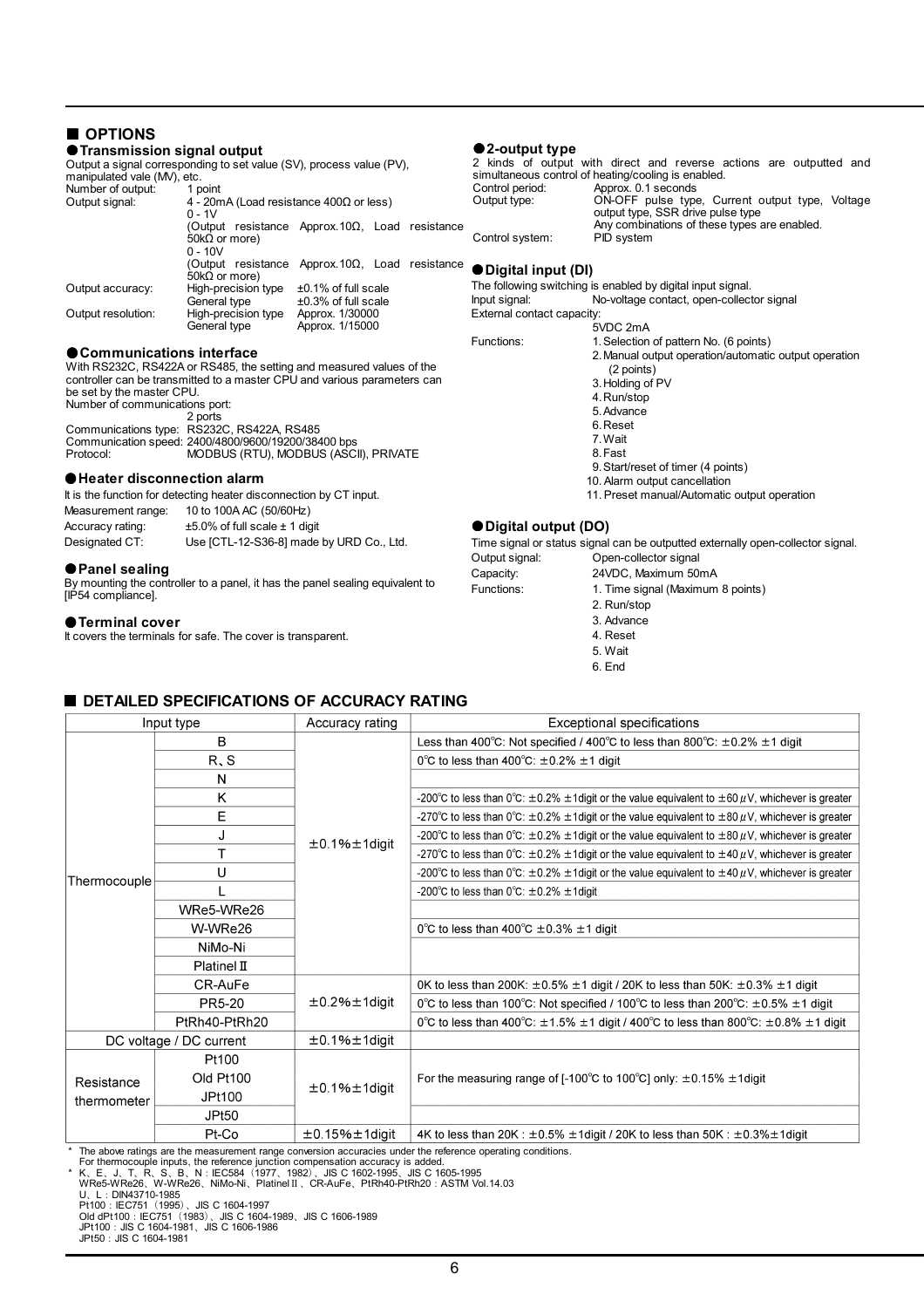